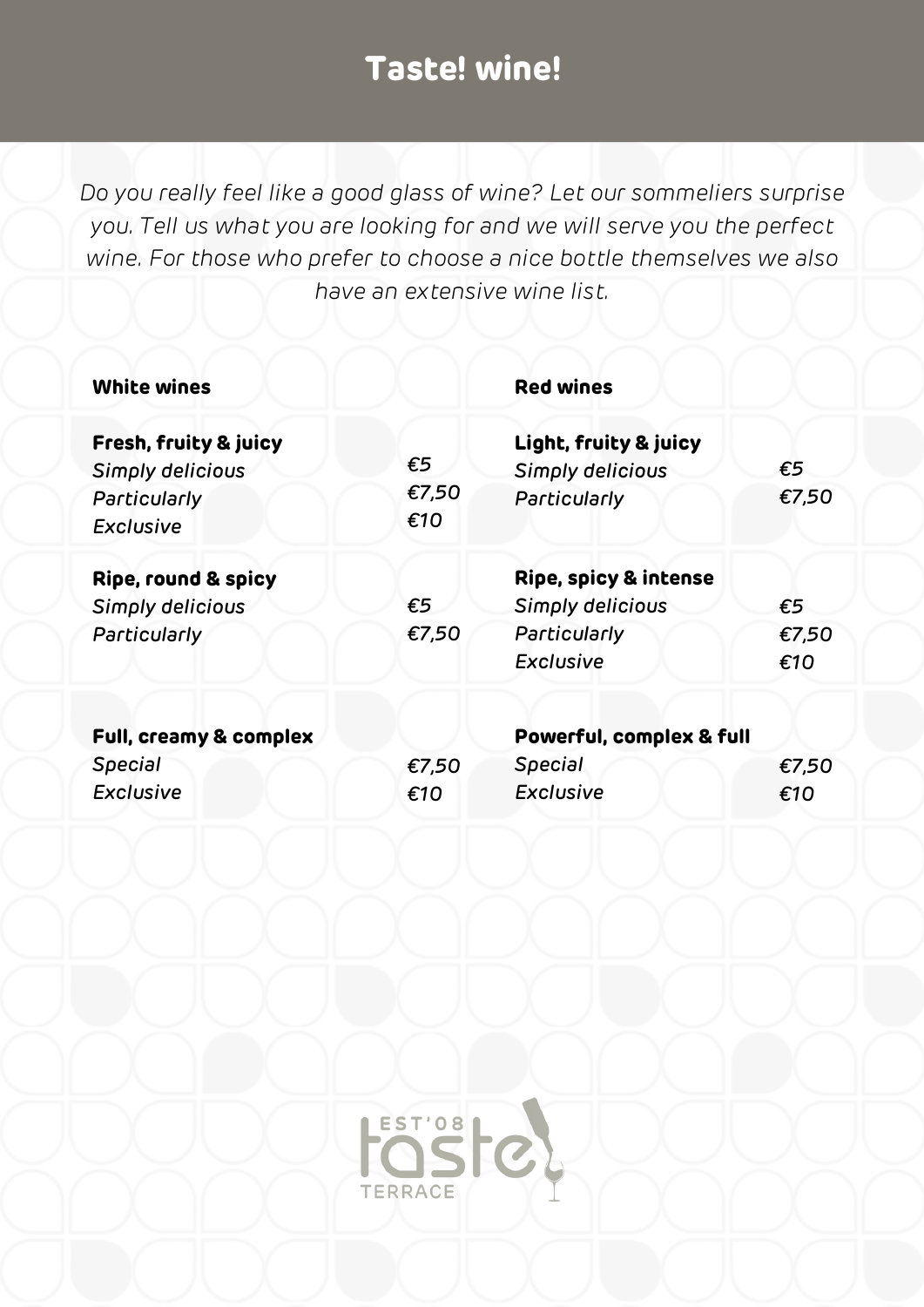| <b>Champagne and Sparkling wines</b>                   |              |               |
|--------------------------------------------------------|--------------|---------------|
| <b>France</b>                                          | <b>Glass</b> | <b>Bottle</b> |
| Champagne, Georges Sohet, 1er cru, Brut                | €9,50        | €47,50        |
| Champagne, Castelnau, Millésimé 2003                   |              | €73,50        |
| Champagne, Piper Heidsieck, Cuvèe Brut                 |              | € 54,50       |
| Taste!, Grande Mousseux, Chardonnay                    | €6,00        | € 29,50       |
| <b>Pinot Noir   Riesling</b>                           |              |               |
| Rosé                                                   |              |               |
| <b>France</b>                                          |              | <b>Bottle</b> |
| Côtes de Provence, Château Saint-Maur, Cru Classé,     |              | €42,50        |
| L'excellence 2016                                      |              |               |
| Grenache   Syrah   Rolle   Tibouren                    |              |               |
| Côtes de Provence, Mimi, magnum (1,5L)                 |              | €69,00        |
| Grenache   Cinsault                                    |              |               |
| <b>White wines</b>                                     |              |               |
| Fresh, fruity and juicy                                |              |               |
| <b>Spain</b>                                           |              | <b>Bottle</b> |
| Rueda, Valdecuesvas Miluva, 2019 Verdejo, magnum       |              | € 52,00       |
| Rueda, Valdecuesvas Miluva, 2019 Verdejo               |              | € 26,00       |
| Jumilla, La Hormiga Roja, 2018 Sauvignon Blanc         |              | € 22,50       |
| Jumilla, La Hormiga Roja, 2015 Sauvignon Blanc, magnum |              | €45,00        |
| Baskenland Txacolina Hiruzta, 2020 Hondarabi Zuri      |              | € 35,00       |

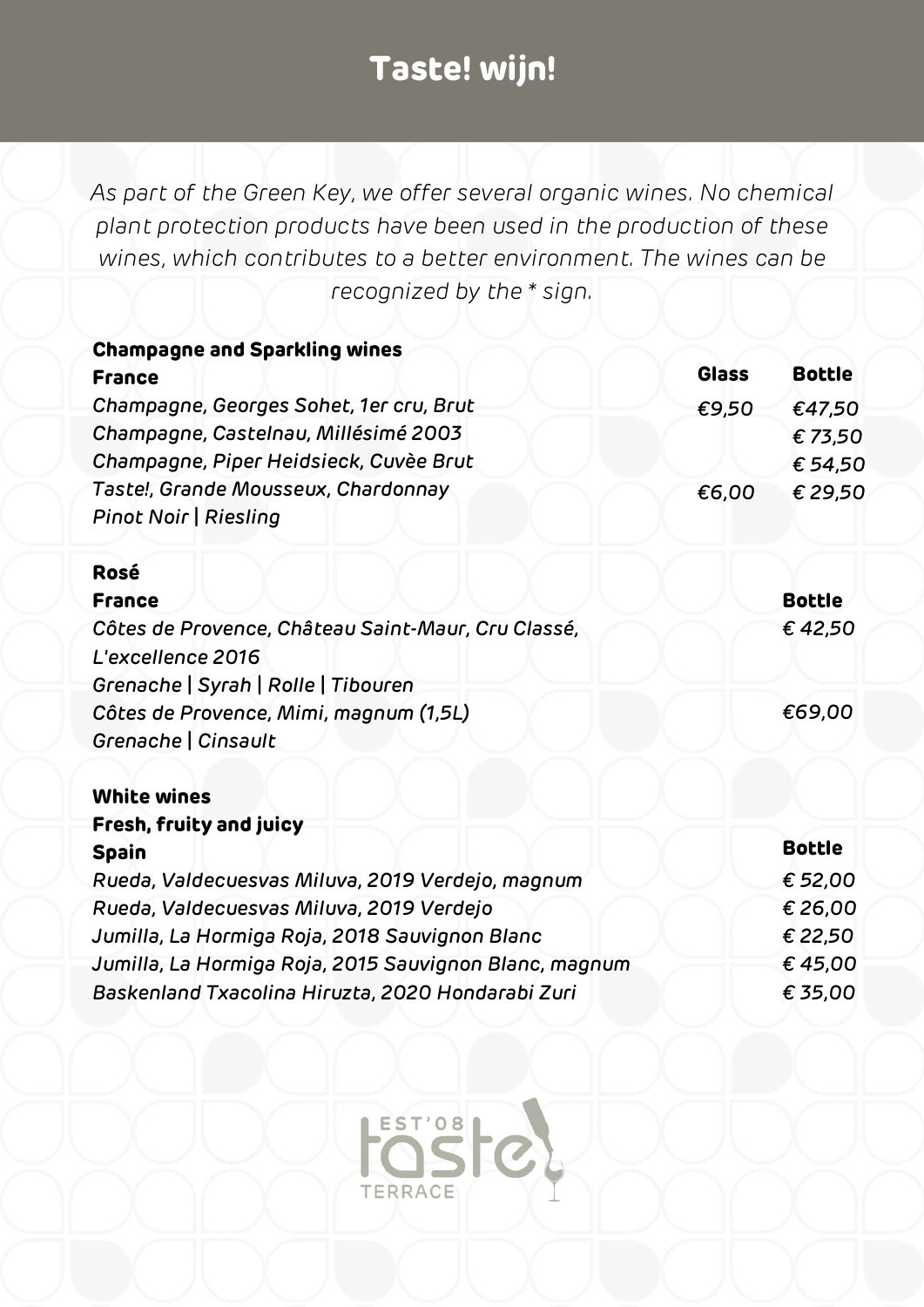*As part of the Green Key, we offer several organic wines. No chemical plant protection products have been used in the production of these wines, which contributes to a better environment. The wines can be recognized by the \* sign.*

| <b>White wines</b>                                                       |               |
|--------------------------------------------------------------------------|---------------|
| Fresh, fruity and juicy                                                  |               |
| <b>Italy</b>                                                             | <b>Bottle</b> |
| Veneto, Torresella, 2019 Pinot Grigio                                    | € 27,50       |
| <b>Austria</b>                                                           | <b>Bottle</b> |
| Südsteiermark, Tement, Seirische Klassik, 2016<br><b>Sauvignon Blanc</b> | € 39,50       |
| Carnuntum, Artner, Spazierer, 2020 « Gemichster Satz »                   | € 29,50       |
| <b>Slovenia</b>                                                          | <b>Bottle</b> |
| Puklavec Family Winery, "ENA", 2018                                      | € 27,50       |
| Sauvignon Blanc   Pinot Grigio                                           | € 37,50       |
| Domaine Ceringa, Fossilni Breg, 2015 Sauvignon Blanc                     |               |
| <b>N.Z.</b>                                                              | <b>Bottle</b> |
| Malborough, Misty Cove 2018, Sauvignon Blanc*                            | € 29,00       |
| <b>White wines</b>                                                       |               |
| Ripe, round and spicy                                                    |               |
| <b>France</b>                                                            | <b>Bottle</b> |
| Elzas, Kuhlmann-Platz, Curvée Prestige, 2015 Pinot Gris                  | € 35,50       |
| Bordeaux, Château le Sartre, 2013                                        | €45,00        |
| Sauvignon Blanc   Sémillon                                               |               |
| Languedoc, Duc de la Fôret, Limited Edition, 2018 Viognier               | € 29,50       |
|                                                                          |               |

EST'08

**TERRACE**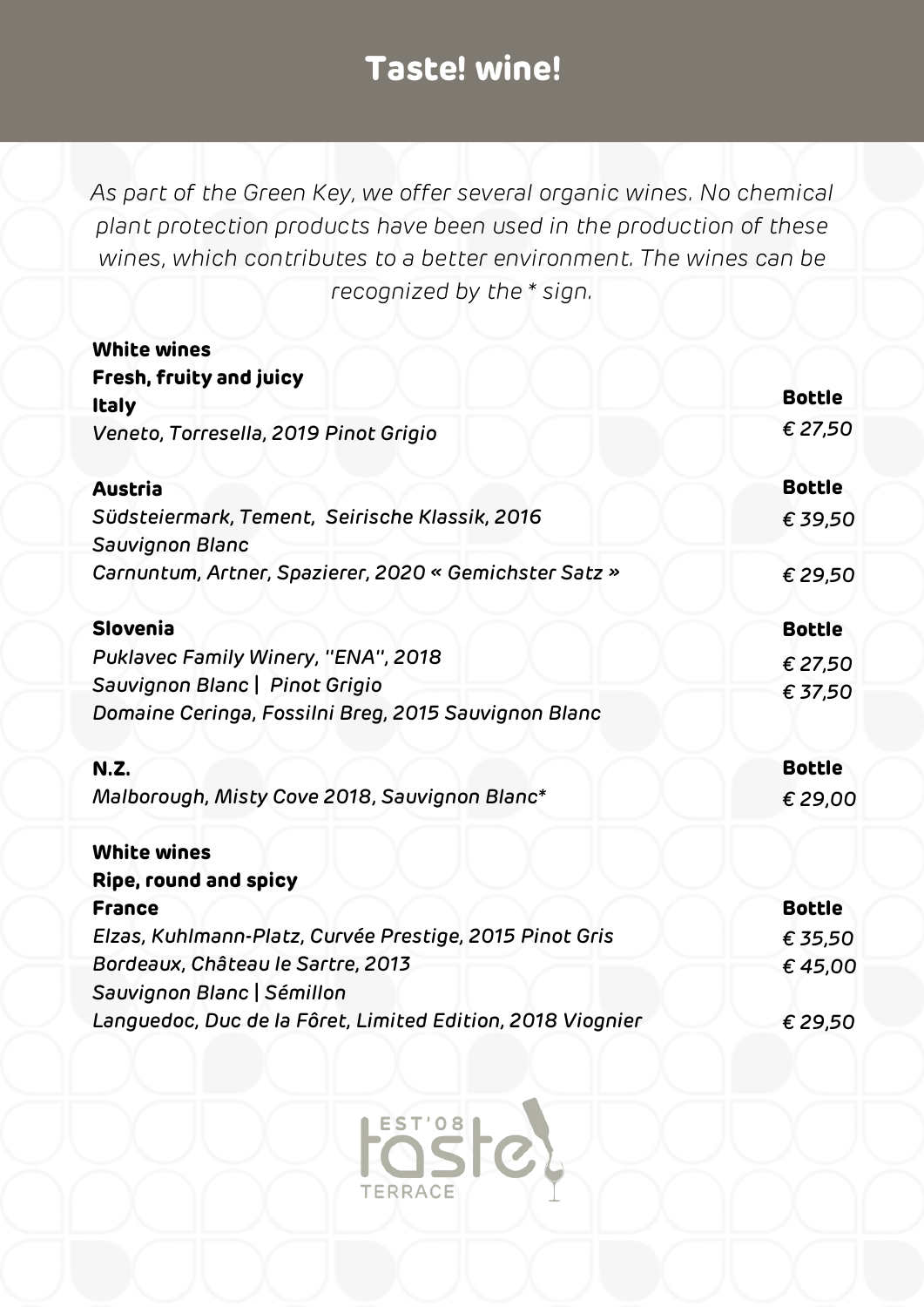*As part of the Green Key, we offer several organic wines. No chemical plant protection products have been used in the production of these wines, which contributes to a better environment. The wines can be recognized by the \* sign.*

| <b>White wines</b>                                         |              |               |
|------------------------------------------------------------|--------------|---------------|
| Ripe, round and powerful                                   |              |               |
| Germany                                                    | <b>Glass</b> | <b>Bottle</b> |
| Pfalz, Peter Siener, 4.0 Sommelier's Favorite Taste! 2020  | €7,00        | € 35,00       |
| Birkweiler Dachsberg Riesling*                             |              |               |
| Pfalz, Peter Siene, 4.0 Sommelier's Favorite Taste! 2020   |              | € 65,00       |
| Birkweiler Dachsberg Riesling, magnum*                     |              |               |
| Mosel, Bernhard Eifel, Sommelier Selektion,                |              | € 35,00       |
| 2017 Riesling Trocken                                      |              |               |
|                                                            |              |               |
| <b>Austria</b>                                             |              | <b>Bottle</b> |
| Wachau, Johann Donabaum, Johann, Federspiel                |              | € 35,00       |
| 2018 Grüner Veltliner                                      |              | €70,00        |
| Wachau, Johann, Donabaum, Johann, Federspiel               |              |               |
| 2017 Grüner Veltliner, magnum                              |              | € 33,50       |
| Thermenregion, Alphart, Ried Zistl 2020, Grüner Veltliner  |              | € 21,50       |
| Thermenregion, Alphart, Ried Zistl 2020, Grüner Veltliner, |              |               |
| Half flesje (0,37)                                         |              | € 35,00       |
| Carnuntum, Artner, 2019 Chardonnay                         |              |               |
|                                                            |              |               |
| <b>White wines</b>                                         |              |               |
| Ripe, round and spicy                                      |              |               |
| <b>Spain</b>                                               |              | <b>Bottle</b> |
| Rías Baixas, ARGO, 2020 Albariño                           |              | € 33,50       |

*€ 39,50*

*Navarra, Azul Y Garanza, « Orange Wine » 2020,*

EST'08

**TERRACE** 

*Garnacha Blanca\**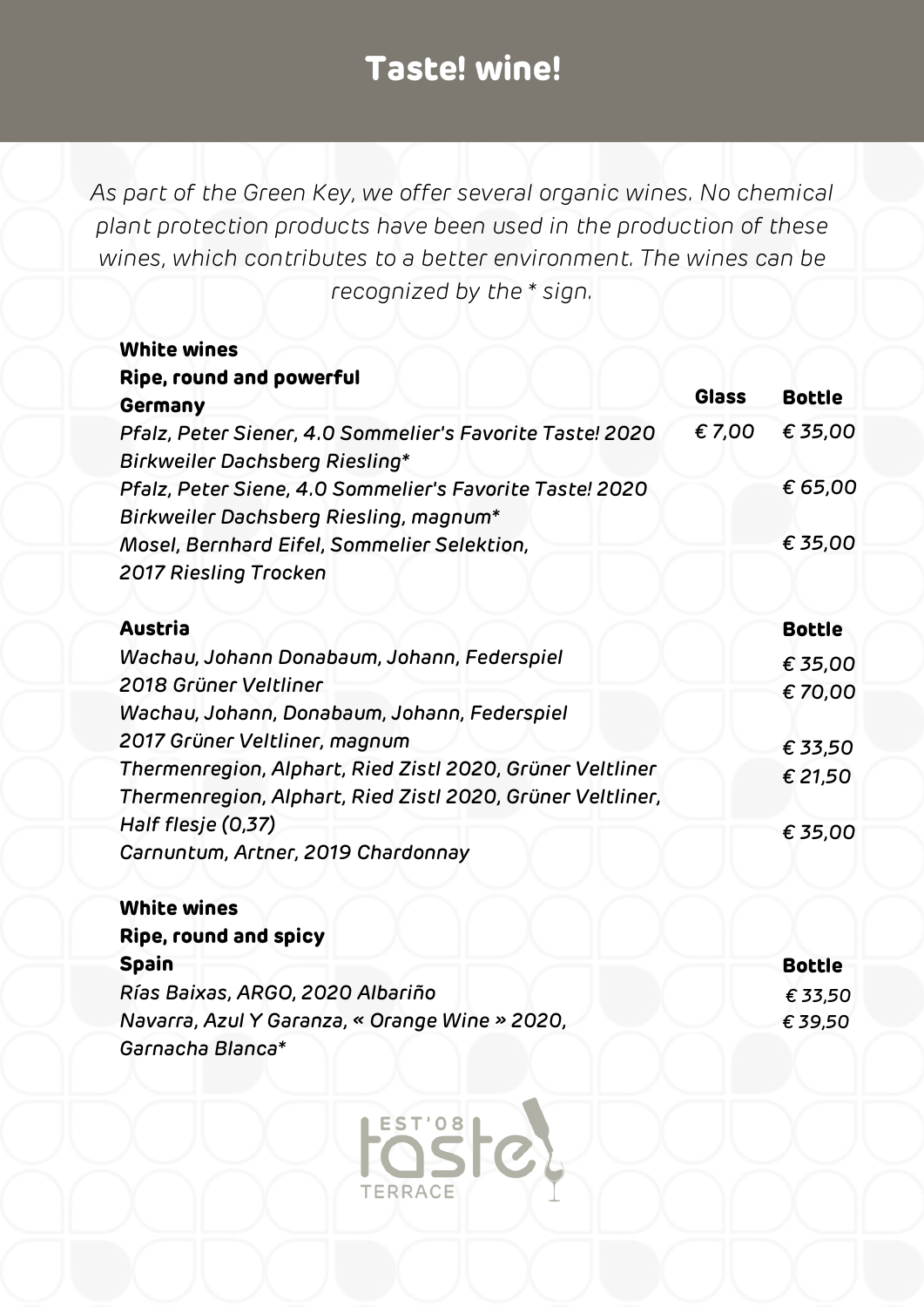| <b>White wines</b>                                              |               |
|-----------------------------------------------------------------|---------------|
| Ripe, round and spicy<br><b>S.A.</b>                            | <b>Bottle</b> |
| Paardeberg, Swartland, Babylon's Peak, 2018 Chenin Blanc        | € 32,50       |
| Constantia, Constentia, Glen, "TWO", 2016                       | €47,50        |
| Sauvignon Blanc   Semillion                                     |               |
| Argentina                                                       | <b>Bottle</b> |
| Escorihuela Gascon '1884', Mendoza, 2018 Viognier               | € 34,50       |
| <b>White wines</b>                                              |               |
| Full, creamy and complex                                        |               |
| <b>France</b>                                                   | <b>Bottle</b> |
| Bourgogne, Meursault, Pierre André, 2017, Chardonnay            | € 85,00       |
| Bourgogne, Pouilly Fuissé, Pierre André, 2017 Chardonnay        | €49,50        |
| Bourgogne, Saint-Véran, Croix de Senaillet, 2017<br>Chardonnay* | €42,50        |
| Bourgogne, Domaine Mathias, Mâcon Chaintré, 2018                | € 37,50       |
| Chardonnay                                                      |               |
| Bourgogne, Edouard Delaunay « Septembre » 2019,                 | € 36,50       |
| Bourgogne Chardonnay                                            |               |
| Languedoc, Rochart, 2020 Chardonnay                             | € 32,50       |
| <b>Spain</b>                                                    | <b>Bottle</b> |
| Rioja, Medievo, Fermentado en Barrica, 2018                     | € 31,50       |
| Tempranillo Blanco   Viura                                      |               |
| Germany                                                         | <b>Bottle</b> |
| Pfalz, Birkweiler, Peter Siener, «Mandelberg », 2019            | €47,50        |
| Weissburgunder*                                                 |               |
| <b>TERRACE</b>                                                  |               |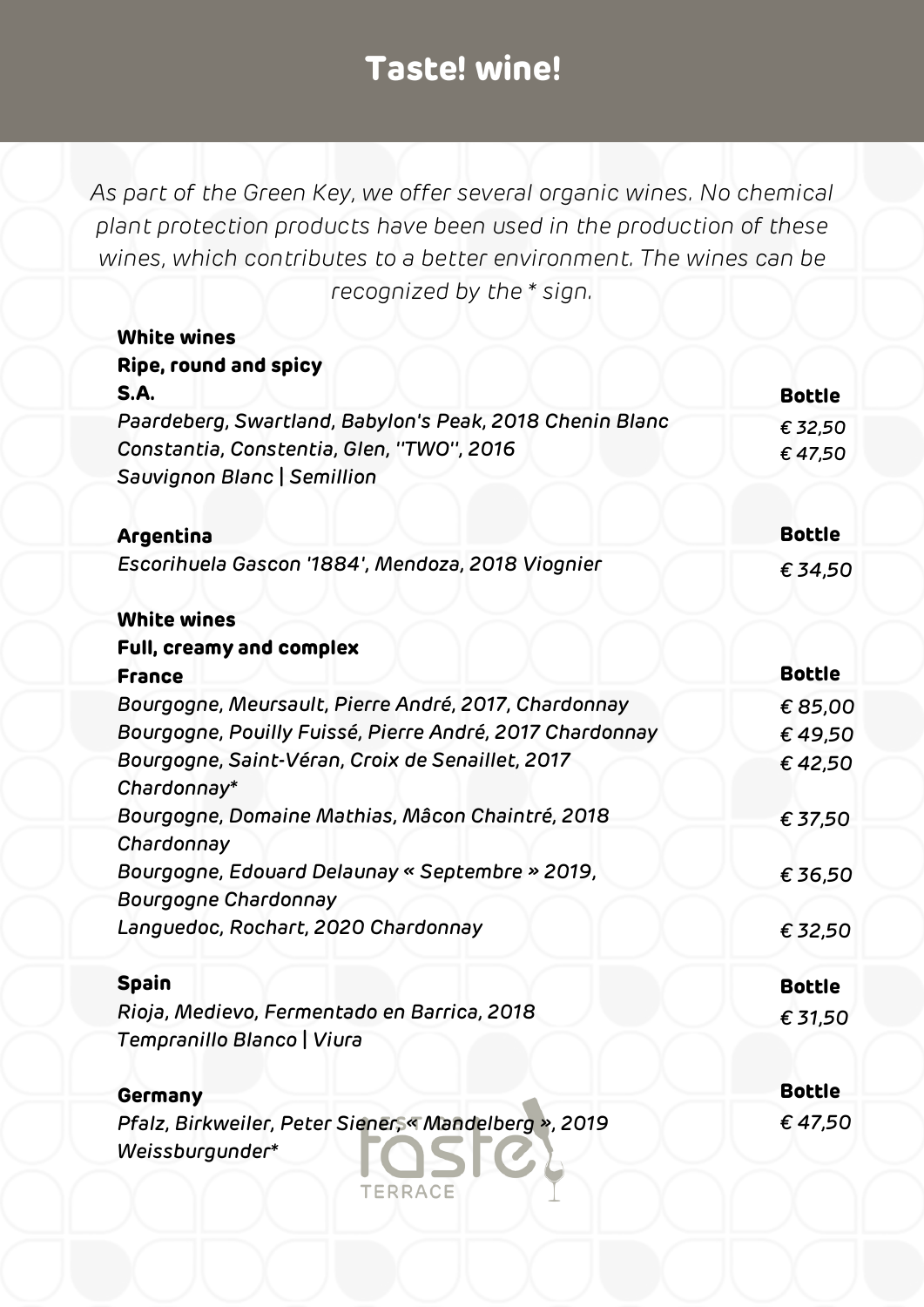| <b>White wines</b>                                                           |               |
|------------------------------------------------------------------------------|---------------|
| Ripe, round and complex                                                      |               |
| Lebanon                                                                      | <b>Bottle</b> |
| Bekaa Valley, Chateau Musar "White", 2008<br>Obaideh   Merwah                | € 55,00       |
| <b>S.A.</b>                                                                  | <b>Bottle</b> |
| Stellenbosch, Jordan, Inspector Péringuey, 2019<br><b>Chenin Blanc</b>       | € 29,50       |
| <b>Red wines</b>                                                             |               |
| Light, fruity and juicy                                                      |               |
| Argentina                                                                    | <b>Bottle</b> |
| Mendoza, "1884" Bodegas Escorihuela, 2019 Pinot Noir                         | € 35,00       |
| Germany                                                                      | <b>Bottle</b> |
| Pfalz, Birkweiler, Peter Siener, 2018 Pinot Noir                             | € 37,50       |
| <b>Red wines</b>                                                             |               |
| Ripe, spicy and intense                                                      |               |
| <b>France</b>                                                                | <b>Bottle</b> |
| Bourgogne, Gevrey-Chambertin, Gérard Seguin                                  | €72,50        |
| « Vieilles Vignes » 2017 Pinot Noir                                          |               |
| Rhône, Château de Montfaucon, 2018 Syrah   Grenache<br>  Cinsault   Carignan | €29,00        |
| Rhône, Château de Montfaucon, 2018, Half flesje (0,375L)                     | € 17,50       |

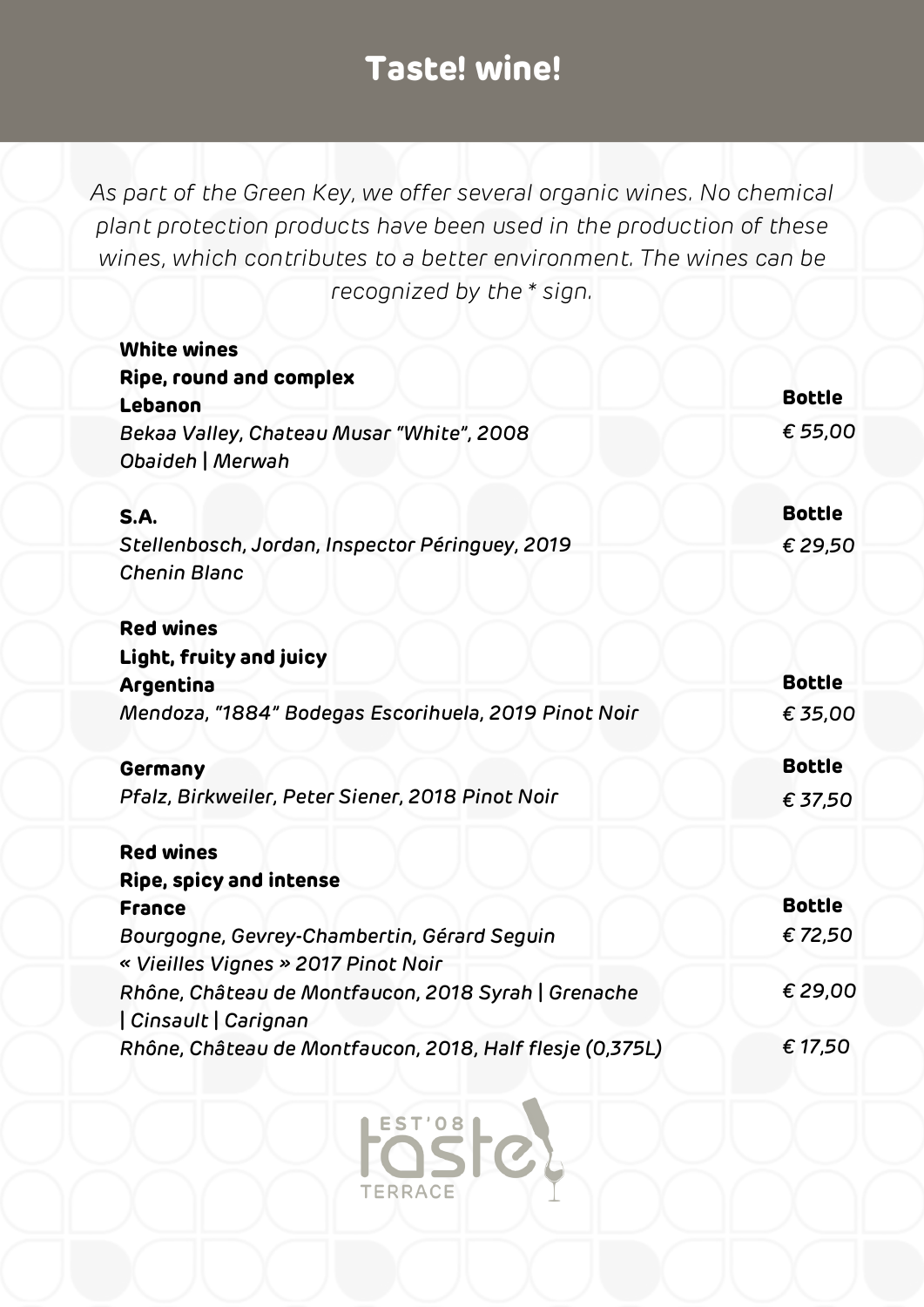*As part of the Green Key, we offer several organic wines. No chemical plant protection products have been used in the production of these wines, which contributes to a better environment. The wines can be recognized by the \* sign.*

| <b>Red wines</b>                                                           |               |
|----------------------------------------------------------------------------|---------------|
| Ripe, spicy and intense<br><b>France</b>                                   | <b>Bottle</b> |
| Rhône, Vacqueyras, Brunel de la Gardine, 2014<br>Grenache   Syrah          | €42,50        |
| Rhône, Cellier des Chartreux, 2016 Marselan                                | € 26,50       |
| Germany                                                                    | <b>Bottle</b> |
| Pfalz, Birkweiler, Peter Siener, Kastanienbusch, 2014<br><b>Pinot Noir</b> | € 56,00       |
| Pfalz, Birkweiler, Peter Siener, Kastanienbusch, 2008<br><b>Pinot Noir</b> | € 62,50       |
| <b>Austria</b>                                                             | <b>Bottle</b> |
| Carnuntum, Muhr-van der Niepoort, Samt & Seide, 2017                       | € 36,50       |
| Blaufränkisch                                                              |               |
| <b>Spain</b>                                                               | <b>Bottle</b> |
| Pago Calzadilla, Allegro, 2011 Syrah                                       | € 39,50       |
| Rioja, Marques de Mejia, Crianza, 2017 Tempranillo                         | € 25,00       |
| Bierzo, Valle del Cúa, 2016 Mencia                                         | € 32,50       |
| Toro, Matsu, "El Picaro" (3 mnd), 2014 Tinta de Toro*                      | € 29,50       |
| Montsant, Una Nit en Globus, 2017<br>Garnatxa   Samso                      | € 35,00       |
| Montsant, Una Nit en Globus, 2017, Magnum<br>Garnatxa   Samso              | €70,00        |

EST'08

**TERRACE**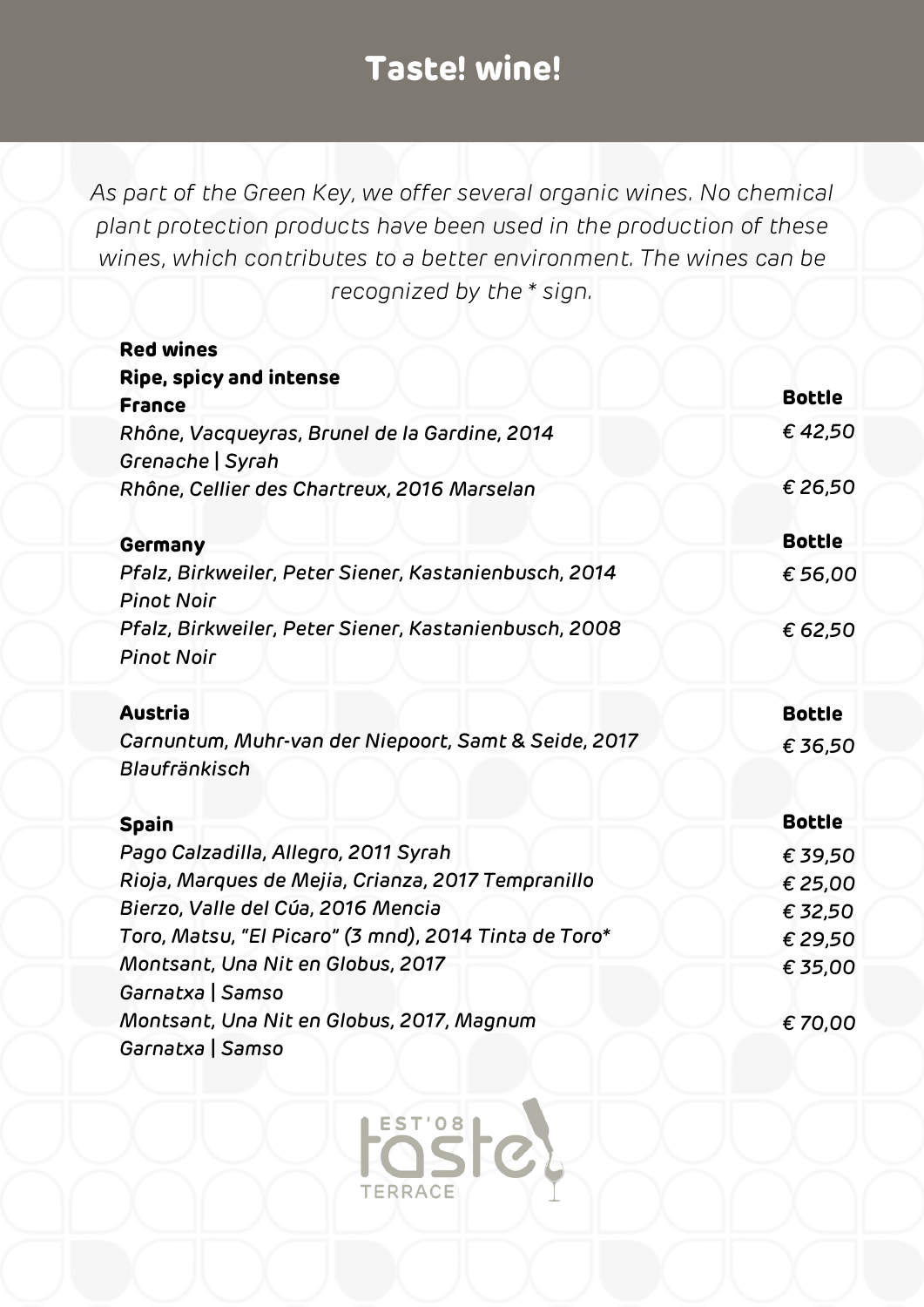*As part of the Green Key, we offer several organic wines. No chemical plant protection products have been used in the production of these wines, which contributes to a better environment. The wines can be recognized by the \* sign.*

| <b>Red wines</b>                                                |               |
|-----------------------------------------------------------------|---------------|
| <b>Ripe, spicy and intense</b>                                  | <b>Bottle</b> |
| <b>Italy</b>                                                    |               |
| Chianti Montespertoli, Petriccio, 2015<br>Sangiovese   Colorino | € 39,50       |
| Ripasso della Valpolicella, Biscardo, 2016                      | € 35,50       |
| Corvina, Corvinone, Rondinella, Barbera                         |               |
| Argentina                                                       | <b>Bottle</b> |
| Mendoza, Kaiken, 2018 Malbec                                    | € 29,50       |
| <b>S.A.</b>                                                     | <b>Bottle</b> |
| Swartland, Mullineux, 2015 Syrah                                | €45,00        |
| <b>U.S.</b>                                                     | <b>Bottle</b> |
|                                                                 |               |
| Mendocino County, Californië, Hess Select, 2016 Zinfandel       | €41,00        |
| <b>Red wines</b>                                                |               |
| Powerful, complex and full-bodied                               |               |
| <b>France</b>                                                   | <b>Bottle</b> |
| Bordeaux, Haut-Médoc, Château Maucamps, 2014                    | €43,50        |
| Bordeaux, Haut-Médoc, Château le Meynieu, 2009,                 | € 65,00       |
| Magnum                                                          |               |
| Bordeaux, Lalande de Pomerol, Grand Ormeau, 2015                | €43,50        |
| Bordeaux, Margaux, Château Soussans, 2014                       | € 55,00       |
| Bordeaux, Graves, Les Clos des Pins, 2019                       | € 34,50       |
| Rhône, Châteauneuf du Pape, Château de la Gardine, 2014         | € 64,50       |
| Grenache   Syrah<br><b>OSIC</b><br><b>TERRACE</b>               |               |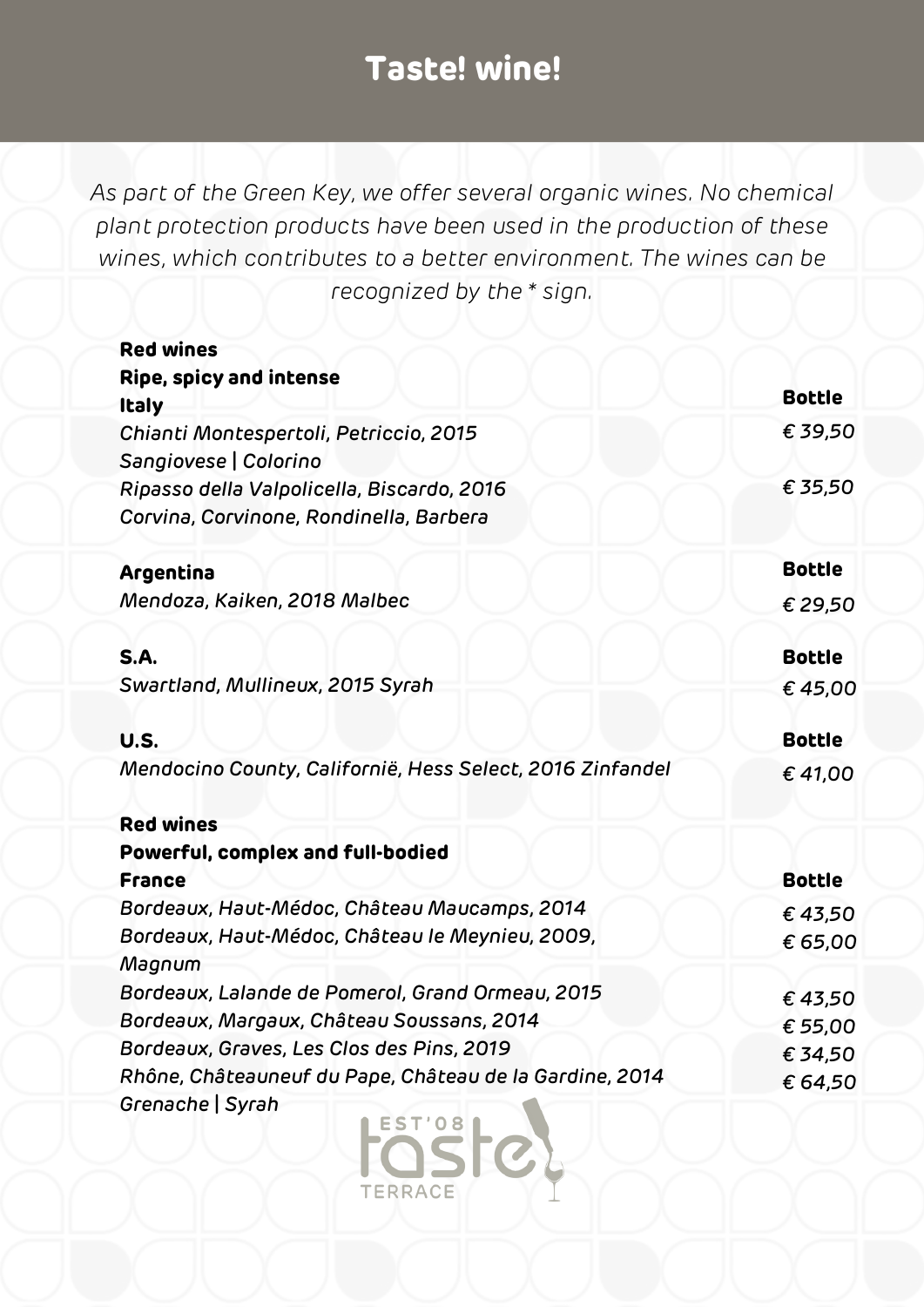| <b>Red wines</b>                                                   |               |
|--------------------------------------------------------------------|---------------|
| Powerful, complex and full-bodied                                  |               |
| <b>Spain</b>                                                       | <b>Bottle</b> |
| Ribera del Duero, Corona de Castilla, Prestigo 2014<br>Tempranillo | € 37,50       |
| Toro, Matsu, "El Recio" (14 mnd), 2017 Tinta de Toro*              | € 37,50       |
| Toro, Matsu, "El Viejo" (16 mnd), 2014 Tinta de Toro*              | € 58,00       |
| <b>Italy</b>                                                       | <b>Bottle</b> |
| IGT Toscana, Tenuta San Guido, « Guidalberto », 2016               | € 67,50       |
| Cabernet Sauvignon   Merlot                                        |               |
| Brunello di Montalcino, Uccelliera, 2014 Sangiovese                | € 65,00       |
| Barolo, Mauro Molino, 2015 Nebbiolo                                | € 57,50       |
| Amarone della Valpolicella, Guerrieri Rizzardi « 3 Cru », 2014     | € 57,50       |
| Corvina, Corvinone, Rondinella, Barbera                            |               |
|                                                                    |               |
| Argentina                                                          | <b>Bottle</b> |
| Mendoza, "1884" Bodegas Escorihuela, 2016                          | € 32,50       |
| Cabernet Sauvignon                                                 |               |
| <b>Australia</b>                                                   | <b>Bottle</b> |
| Coonawarra, Take it to the Grave, 2016 Cabernet Sauvignon          | € 34,50       |
| <b>S.A.</b>                                                        | <b>Bottle</b> |
| Constantia, Constantia Glen, "Three" 2015                          | €48,50        |
| Merlot   Cabernet Sauvignon   Cabernet Franc                       |               |